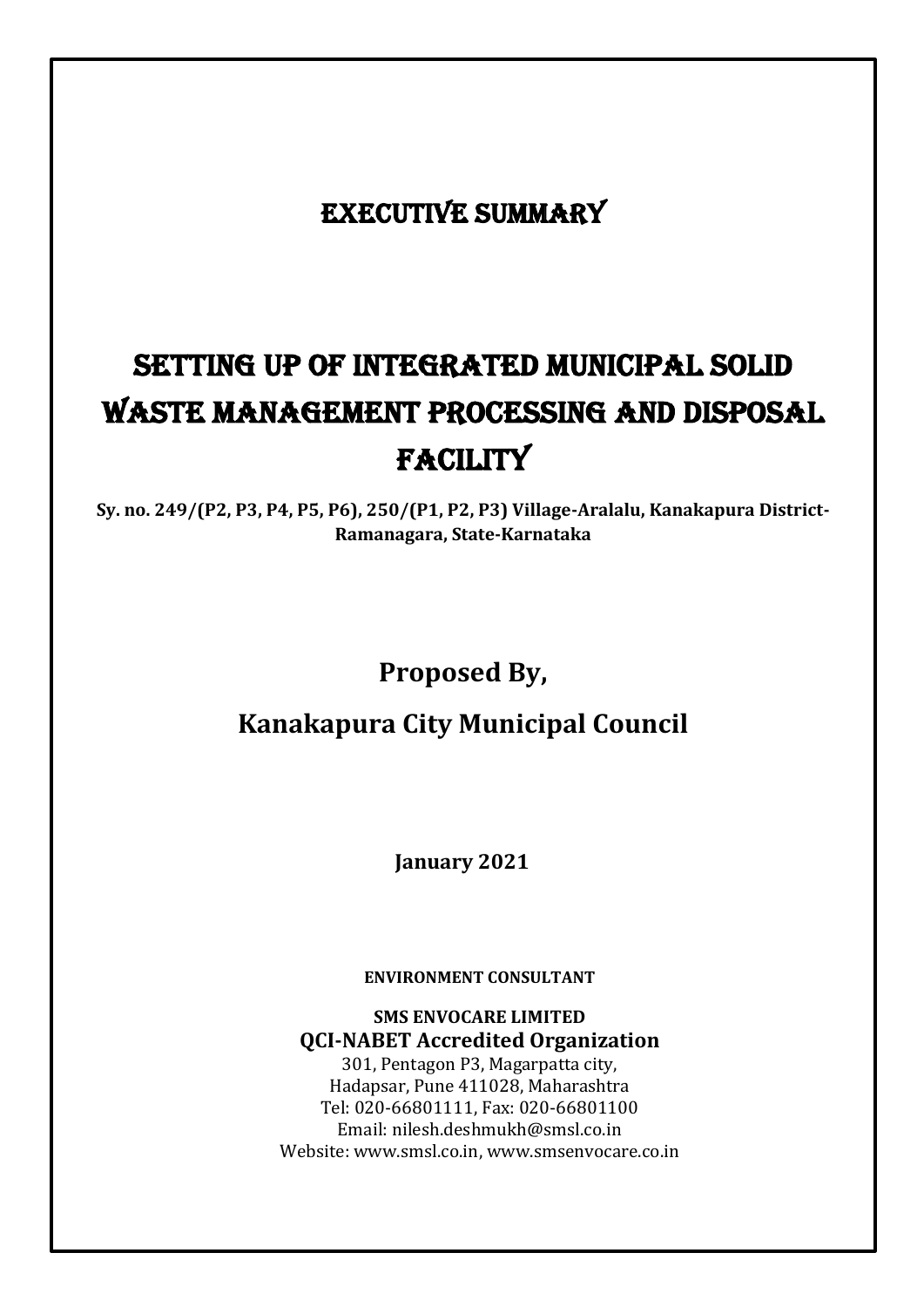### **EXECUTIVE SUMMARY**

#### **1.0 Introduction**

Looking to the current scenario of waste generation and disposal; City Municipal Council, Kankapura has come-up to develop Integrated Municipal Solid Waste Management, Processing and disposal facility At Sy. no. 249/(P2, P3, P4, P5, P6), 250/(P1, P2, P3) of Aralalu, Kanakapura Taluk, Ramanagara District, Karnataka. As per the notification, proposed project falls under Activity 7 (i) Cat B, as per EIA Notification 2006, Common Municipal Solid Waste Management Facility (CMSWMF).

The synopsis of the data is presented in below exhibits. The major waste generation is from residents followed by street sweeping waste. The other sources generate lesser wastes.

| Sl.No.       | <b>Waste Generators</b>    | No of<br>Generators | Avg.waste/day<br>inKg | <b>Total waste</b><br>(Kgs) |
|--------------|----------------------------|---------------------|-----------------------|-----------------------------|
| 1.           | Households                 | 12,425              | 0.953                 | 11,840                      |
| 2.           | Commercial                 | 1,200               | 0.635                 | 780                         |
| 3.           | Silk filature              |                     |                       |                             |
| 4.           | Market                     | 3                   | 800                   | 2400                        |
| 5.           | C & D Waste                |                     |                       |                             |
| 6.           | Hotel waste                | 43                  | 32.55                 | 1400                        |
| 7.           | Meat stall waste           | 40                  | 25                    | 1000                        |
| 8.           | Street sweeping waste      | 35.12<br>Km/day     | 74                    | 2600                        |
| 9.           | Drain Cleaning Waste       | $5.0$ Km/day        | 70                    | 350                         |
| 10.          | <b>Floating Population</b> | 2700                | 0.148                 | 400                         |
|              |                            |                     |                       | 22,700                      |
| <b>Total</b> |                            |                     |                       | 22.70 MT                    |

#### **Table 1: Estimation of Waste Quantity from Waste Generators**

#### **2.0 Project at Glance**

| Sl. No. | <b>Particulars</b>      | <b>Description</b>                                 |  |
|---------|-------------------------|----------------------------------------------------|--|
| 1.      | Name of the proponent   | City Municipal Council, Kanakapura                 |  |
|         |                         | Integrated Municipal Soild Waste Management        |  |
| 2.      | Proposal                | Processing and Disposal facility at Kanakapura     |  |
| 3.      | Name of City            | Kanakapura CMC                                     |  |
| 4.      | Project capacity        | 40 TPD                                             |  |
|         |                         | Sy. no. 249/(P2, P3, P4, P5, P6), 250/(P1, P2, P3) |  |
| 5.      | Location of the project | Aralalu, Kanakapura Taluk, Ramanagara<br>οf        |  |
|         |                         | District, Karnataka                                |  |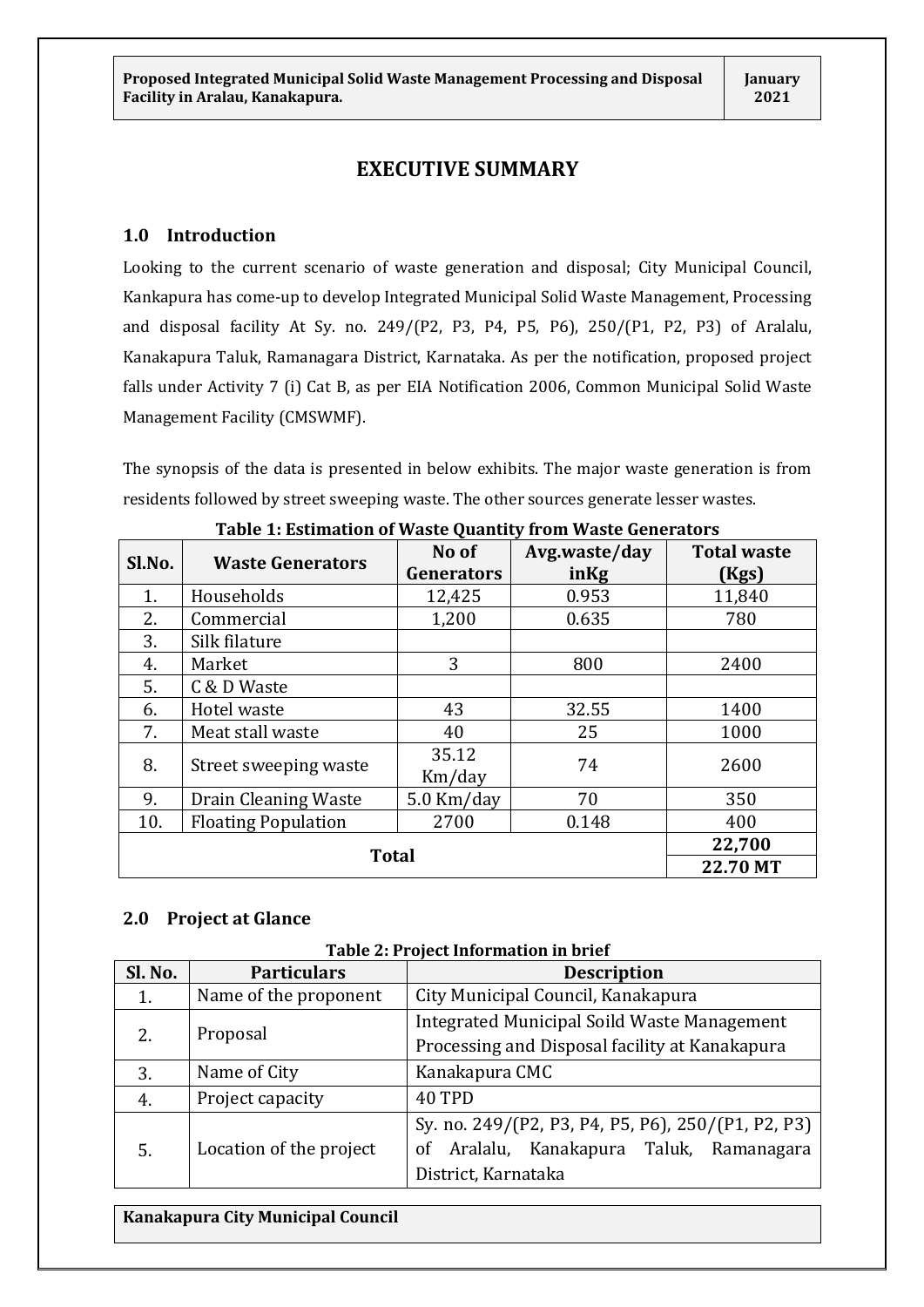| Sl. No. | <b>Particulars</b>            | <b>Description</b>                              |  |
|---------|-------------------------------|-------------------------------------------------|--|
|         |                               | Latitude: 12°31'32.17"N                         |  |
| 6.      | <b>Geographic Location</b>    | Longitude: 77°25'7.79"E                         |  |
|         |                               | Elevation: 648 msl                              |  |
| 7.      | <b>Solid Waste Generation</b> | 36.43 TPD                                       |  |
| 8.      | <b>Implementation Time</b>    | 1 year                                          |  |
|         |                               | Total plot area: 18.84 acres                    |  |
|         |                               | STP area: 11.3                                  |  |
| 9.      | Land requirement              | SW processing facility: 7.5 acre                |  |
|         |                               | Green belt area: 2.47 acres                     |  |
| 10.     | Operation days                | 365 days                                        |  |
|         |                               | Approximately 3 KLD water will be required for  |  |
| 11.     | Total water requirement       | drinking, gardening and other non-portable      |  |
|         |                               | purpose from City Municipal Council, Kanakapura |  |
|         |                               | 100 kVA                                         |  |
| 12.     | Electricity                   | 35 kVA DG set will be provided                  |  |
| 13.     | Fuel                          | High Speed Diesel: as per requirement           |  |
|         |                               | Construction Phase: 30-50 Approx.               |  |
| 14.     | Man-power                     | <b>Operation Phase: 15 Workers</b>              |  |
| 15.     | Total project cost            | 759.24 Lakhs                                    |  |
|         |                               | Capital cost: 5.00 Lakhs                        |  |
| 16.     | <b>Total EMP cost</b>         | Recurring: 1.05 Lakhs                           |  |

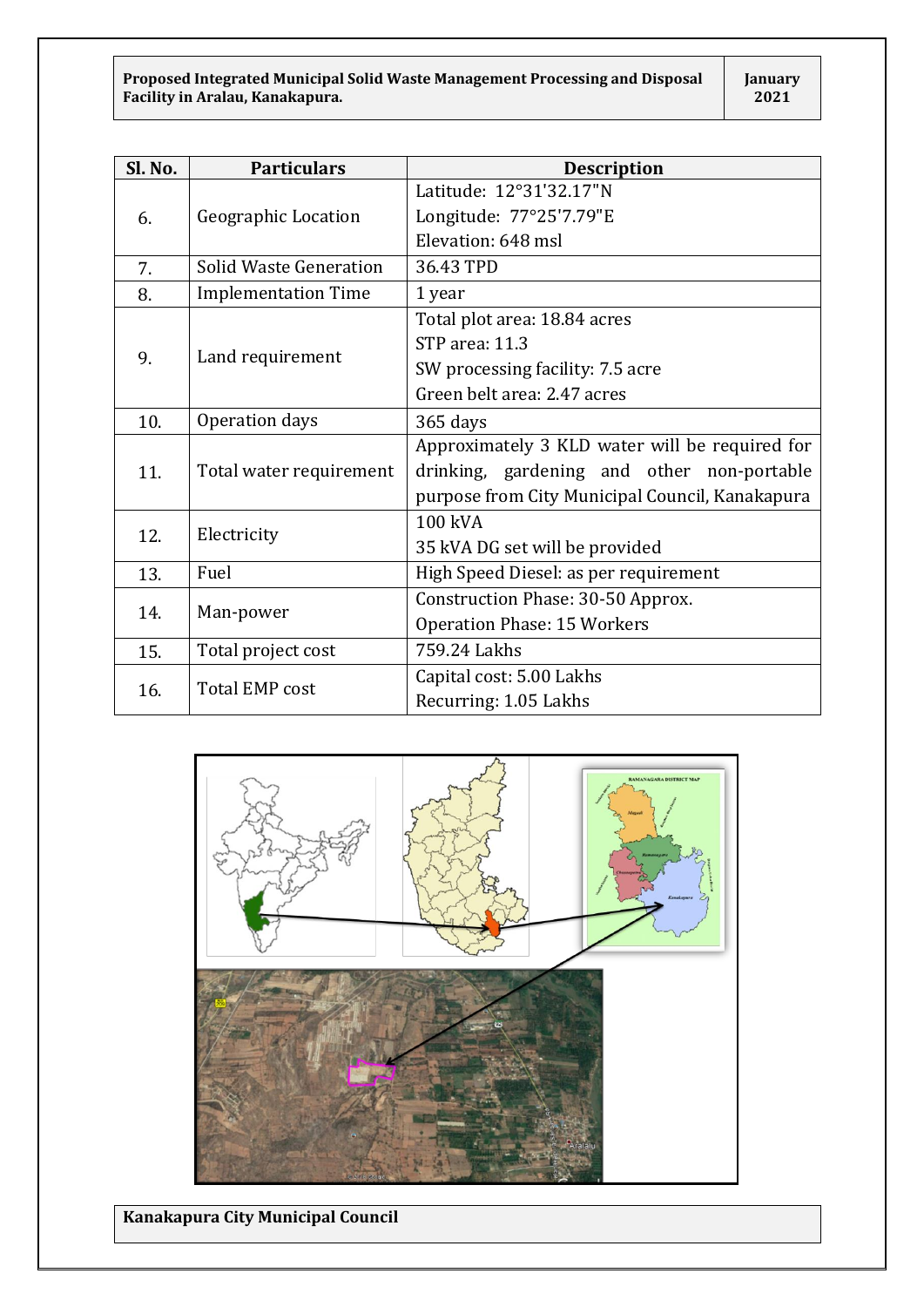

**Figure 1: Project Location Map**

**Figure 3: Layout Plan**

#### **3.0 Requirements of the Project**

#### **3.1 Man power requirement**

**Table 3: Manpower requirement**

| Sl. No. | <b>Manpower</b>                               | <b>Proposed (No)</b> |
|---------|-----------------------------------------------|----------------------|
| 1.      | Manager cum Supervisor                        |                      |
| 2.      | Workers at tipping floor & Helpers<br>$4 + 2$ |                      |
| 3.      | <b>Operators</b>                              |                      |
| 4.      | Security                                      |                      |
| 5.      | <b>DWCC</b>                                   |                      |
|         | <b>Total</b>                                  | 13                   |

#### **3.2 Water Requirement**

Water requirement for the proposed facility will be met through the village Gram panchayat /water tanker.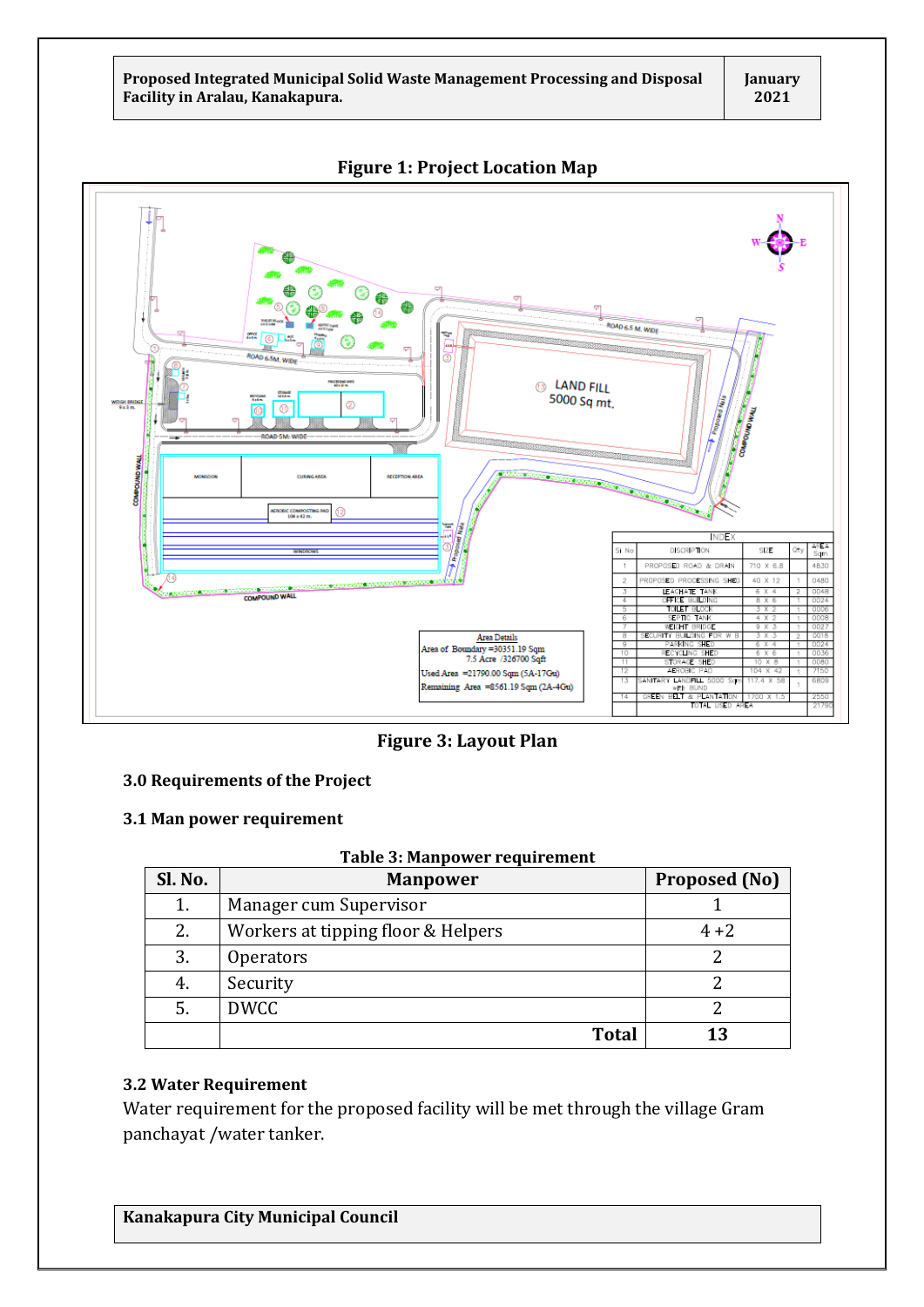| SI.       | <b>Particulars</b>       | <b>Source</b>        | Freshwater |
|-----------|--------------------------|----------------------|------------|
| <b>No</b> |                          |                      | <b>KLD</b> |
| 1         | Domestic                 | Fresh Water from CMC | 1.00       |
|           |                          | Kanakapura           |            |
| 2         | Floor Washings / mopping |                      | 0.05       |
| 3         | Work Shop/Vehicle        |                      | 0.35       |
|           | maintenance shed         | Recycled water from  |            |
| 4         | <b>Compost Plant</b>     | <b>STP</b>           | 0.45       |
| 5         | <b>Plastic Recycling</b> |                      | 0.15       |
| 6         | Green belt               |                      | 1.00       |
|           | <b>Total</b>             |                      | 3.00       |

#### **Table 4: Water budget**

#### **3.3 Electricity requirement**

Estimated quantity of electricity requirement will be around 100 KVA per day.

| Table 5. Electricity and Fuel consumption breakup |                                                                                                                  |            |          |  |
|---------------------------------------------------|------------------------------------------------------------------------------------------------------------------|------------|----------|--|
| Sl. No.                                           | <b>Description</b>                                                                                               | Unit       | Capacity |  |
| 1.                                                | <b>Pre-Sorting Section</b>                                                                                       | <b>KVA</b> | 20       |  |
| 2.                                                | <b>Compost Plant</b>                                                                                             | <b>KVA</b> | 20       |  |
| 3.                                                | <b>Finishing Section</b>                                                                                         | <b>KVA</b> | 20       |  |
| 4.                                                | Building,<br>(Office)<br>Requirements<br>General<br>Lights, Future<br>Pumps, Street<br>Pressure<br>Enhancements) | <b>KVA</b> | 15       |  |
| Demanded Load<br><b>KVA</b><br>75                 |                                                                                                                  |            |          |  |
| <b>KVA</b><br>100<br><b>Total Connected</b>       |                                                                                                                  |            |          |  |

#### **Table 5: Electricity and Fuel consumption breakup**

#### **3.0 TECHNOLOGY AND PROCESS DESCRIPTION**

Based on chemical characterization study of MSW, pH of waste is in alkaline nature. It is recommended that no thermal processing technologies can be adopted in Kanakapura. Compost, vermi-compost and Bio-Methanation plants are working successfully in many places in India. From the agrarian environment of Kanakapura city, the adoption of organic recovery solutions like composting and vermi-compost are the preferred options. We do not recommend Bio-Methanation at present as segregation is a primary requirement for successful operation of Bio-Methanation plants. Windrow composting technology can process fresh waste generated in the city as well as existing waste available in dumpsite. The physical processing technologies are useful to recover some of the non-organic matter and should be integrated into the main technology solution linked to organic waste recovery through composting.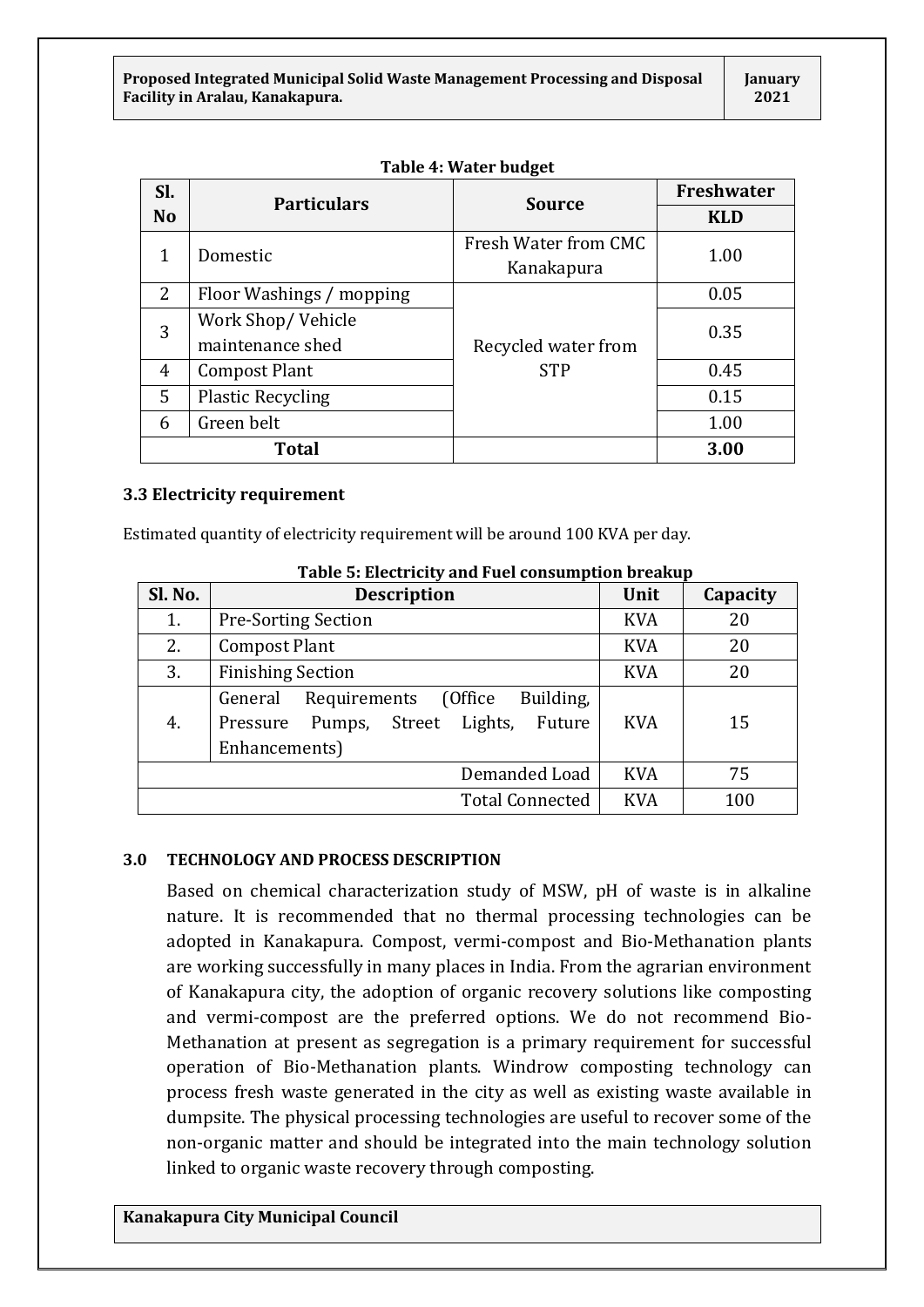Based on the analysis it is recommended to have aerobic windrow composting based waste management facility. This would be supported by the recycling of plastics and other inorganics. This technology proposed is simple and easy to implement with potential to meet the overall objectives of waste management elucidated above. This is cost effective.

**Figure 1: Material Balance for Proposed Capacity of Processing Facility**



#### **4.0 DESCRIPTION OF THE ENVIRONMENT**

The study area as per awarded ToR is earmarked to be 10 km from the project site. Baseline monitoring study was conducted in Pre-Monsoon Season i.e., March 2019 to May 2019. Details of frequency of environmental sampling considered for the study are illustrated in below Table 8.

| Environmental<br><b>Attributes</b> | Parameters                                                                                      | Frequency of monitoring        |
|------------------------------------|-------------------------------------------------------------------------------------------------|--------------------------------|
| Meteorology                        | Wind speed, wind direction,                                                                     | Meteorological data from India |
|                                    | temperature, relative humidity,                                                                 | Meteorological Department      |
|                                    | precipitation                                                                                   | (IMD)                          |
| <b>Ambient Air Quality</b>         | PM <sub>10</sub> , PM <sub>2.5</sub> , SO <sub>2</sub> , NO <sub>x</sub> , CO, H <sub>2</sub> S | 8 Locations 24 hourly samples  |
|                                    | and $NH3$                                                                                       | Twice a week for 3 months      |
| <b>Water Quality</b>               | Physical, chemical and biological                                                               | Once in season at 8 Locations  |
| (Ground & Surface)                 | parameters                                                                                      |                                |
| Soil Quality                       | Soil type and texture,                                                                          | Once in season at 8 Locations  |
|                                    | Physicochemical properties,                                                                     |                                |
|                                    | <b>NPK</b>                                                                                      |                                |

| Table 8: Sampling locations and frequency of sampling |  |  |
|-------------------------------------------------------|--|--|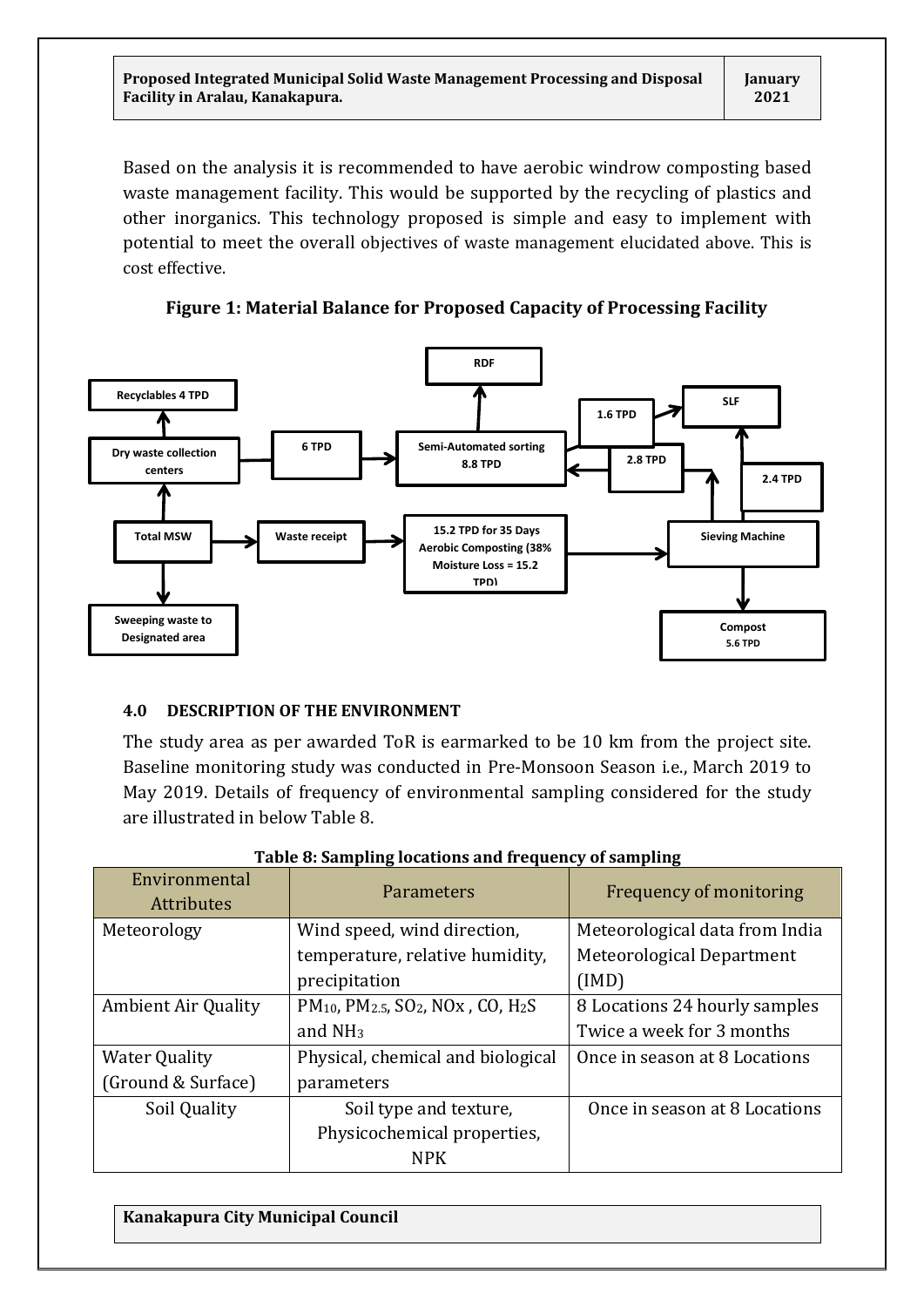| Noise Quality      | Noise levels in $dB(A)$            | Once in season at 8 Locations    |
|--------------------|------------------------------------|----------------------------------|
| Land use Pattern   | Identification & classification of | One time visit of the study area |
|                    | land use                           | for ground truthing              |
| Geology and        | Data collected during field        | Once in the study period         |
| hydrogeology       | survey and from secondary          |                                  |
|                    | sources                            |                                  |
| Ecology            | Existing terrestrial and aquatic   | General in 10 km radial study    |
|                    | flora and fauna                    | area and data collected around   |
|                    |                                    | the project site through field   |
|                    |                                    | visits                           |
| Socioeconomic Data | Socio-economic characteristics     | General in 10 km radius study    |
|                    | of the affected area               | area and data collected around   |
|                    |                                    | the project site through field   |
|                    |                                    | visits                           |

#### **5.0 Baseline Environmental Studies**

The studies conducted during the Pre-monsoon season of the Year 2019 (March - 2019 to May -2019).

|                                                                                        | Table No. 1. Summary of Baseline Environmental Studies                                  |                                     |  |  |
|----------------------------------------------------------------------------------------|-----------------------------------------------------------------------------------------|-------------------------------------|--|--|
| Sl No.                                                                                 | <b>Parameters</b>                                                                       | <b>Baseline Status</b>              |  |  |
| 1.                                                                                     | <b>Ambient Air Quality</b>                                                              |                                     |  |  |
| i.                                                                                     | $PM_{10}$                                                                               | 28.7 to 66.9 $\mu$ g/m <sup>3</sup> |  |  |
| ii.                                                                                    | PM <sub>2.5</sub>                                                                       | 21.2 to 39.3 $\mu$ g/m <sup>3</sup> |  |  |
| iii.                                                                                   | SO <sub>2</sub>                                                                         | 4.2 to 11.5 $\mu$ g/m <sup>3</sup>  |  |  |
| iv.                                                                                    | NO <sub>x</sub>                                                                         | 10.1 to 20.1 $\mu$ g/m <sup>3</sup> |  |  |
| Based on comparison study of results with NAAQS for tested parameters, it is           |                                                                                         |                                     |  |  |
|                                                                                        | interpreted that ambient air quality of studied locations is good as all the results of |                                     |  |  |
| tested parameters are well within the limit.                                           |                                                                                         |                                     |  |  |
| 2.                                                                                     | <b>Noise Level Monitoring</b>                                                           |                                     |  |  |
| i.                                                                                     | Day Time (06:00 AM to 10:00 PM)                                                         | $40.0 - 53.0 \text{ dB}(A)$         |  |  |
| ii.                                                                                    | Night Time (10:00 PM to 06:00 AM)                                                       | $30.4 - 43.8$ dB (A)                |  |  |
|                                                                                        | Based on noise level data obtained during the survey for residential area, it is        |                                     |  |  |
| interpreted that noise levels are within the standard norms prescribed by MoEF & CC    |                                                                                         |                                     |  |  |
|                                                                                        | & CPCB. Looking towards the increase in noise generating sources it is suggested that   |                                     |  |  |
| there is need to apply noise reducing devices at noise generating sources and generate |                                                                                         |                                     |  |  |
| public awareness.                                                                      |                                                                                         |                                     |  |  |
| 3.                                                                                     | <b>Soil Quality and Characteristics</b>                                                 |                                     |  |  |
|                                                                                        |                                                                                         |                                     |  |  |

## **Table No. 1: Summary of Baseline Environmental Studies**

| 3.  | <b>Soil Quality and Characteristics</b> |                |
|-----|-----------------------------------------|----------------|
|     |                                         | 6.33 to 7.49   |
| ii. | Moisture Content (%)                    | $2.0 - 14.8\%$ |
|     |                                         |                |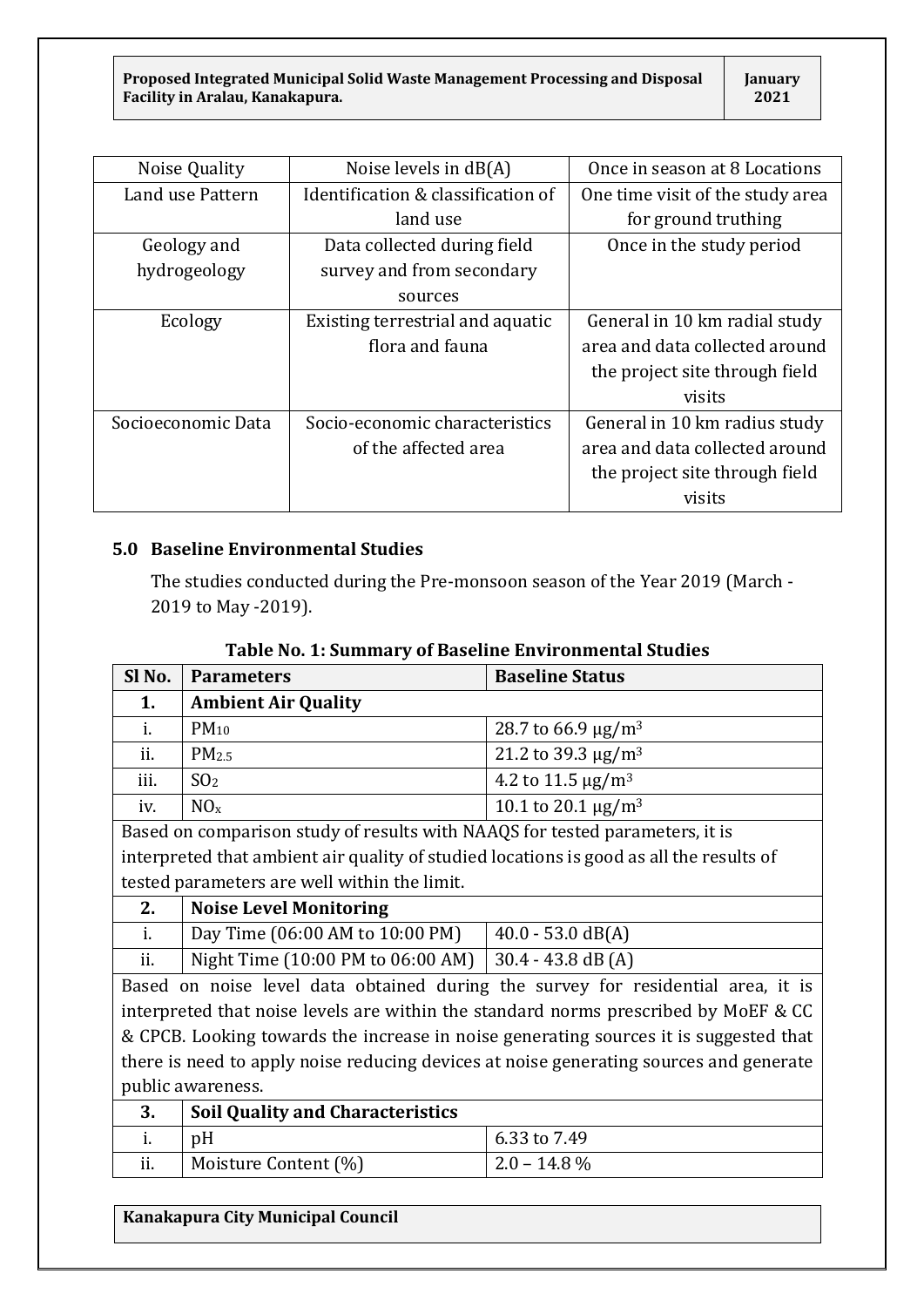| Sl No.                                                                                                                                                                                                                                                          | <b>Parameters</b>                                                                    | <b>Baseline Status</b> |  |
|-----------------------------------------------------------------------------------------------------------------------------------------------------------------------------------------------------------------------------------------------------------------|--------------------------------------------------------------------------------------|------------------------|--|
| iii.                                                                                                                                                                                                                                                            | <b>Total Nitrogen</b>                                                                | 1.14 - 13.82 mg/kg     |  |
| iv.                                                                                                                                                                                                                                                             | <b>Total Potassium</b>                                                               | 11.8 to 191.0 mg/kg    |  |
| v.                                                                                                                                                                                                                                                              | Conductivity                                                                         | 26.5 to 208.5 µmhos/cm |  |
|                                                                                                                                                                                                                                                                 | Heavy metal like Lead, Total Chromium, Cadmium is absent in all soil sample. Soil is |                        |  |
| good for agricultural field.                                                                                                                                                                                                                                    |                                                                                      |                        |  |
| 4.                                                                                                                                                                                                                                                              | <b>Ground Water</b>                                                                  |                        |  |
| i.                                                                                                                                                                                                                                                              | pH                                                                                   | 7.51 to 7.93           |  |
| ii.                                                                                                                                                                                                                                                             | <b>TDS</b>                                                                           | 256 to 980 mg/L        |  |
| iii.                                                                                                                                                                                                                                                            | <b>Total Hardness</b>                                                                | 94.12 to 213.74 mg/L   |  |
| iv.                                                                                                                                                                                                                                                             | <b>Total Alkalinity</b>                                                              | 30.94 to 464.1 mg/L    |  |
| V.                                                                                                                                                                                                                                                              | Chloride                                                                             | 63.60 to 240.29 mg/L   |  |
|                                                                                                                                                                                                                                                                 | To save the ground water from contamination and improving the quality, rainwater     |                        |  |
| harvesting and ground water recharging may be helpful.                                                                                                                                                                                                          |                                                                                      |                        |  |
| 5.                                                                                                                                                                                                                                                              | <b>Surface Water</b>                                                                 |                        |  |
| i.                                                                                                                                                                                                                                                              | pH                                                                                   | 7.15 to 8.35           |  |
| ii.                                                                                                                                                                                                                                                             | <b>TDS</b>                                                                           | 316 to 615 mg/L        |  |
| iv.                                                                                                                                                                                                                                                             | <b>Total Hardness</b>                                                                | 94.0 to 270.59 mg/L    |  |
| V.                                                                                                                                                                                                                                                              | COD                                                                                  | 24.0 to 32.0 mg/L      |  |
| Vi                                                                                                                                                                                                                                                              | D <sub>0</sub>                                                                       | 4.13 to 6.0 mg/L       |  |
| vii.                                                                                                                                                                                                                                                            | <b>BOD</b>                                                                           | $5.17 - 8.45$ mg/L     |  |
| 6. Ecology and Biodiversity                                                                                                                                                                                                                                     |                                                                                      |                        |  |
| $\mathbf{T}$ , $\mathbf{L}$ and $\mathbf{L}$ and $\mathbf{L}$ and $\mathbf{L}$ and $\mathbf{L}$ and $\mathbf{L}$ and $\mathbf{C}$ .<br>$\mathbf{A}$ and $\mathbf{M}$ and $\mathbf{A}$ and $\mathbf{D}$ and $\mathbf{A}$ is the set of $\mathbf{A}$ and<br>$CD-$ |                                                                                      |                        |  |

This area falling within the buffer zone of Bannerghatta National Park but boundary of Eco-Sensitive Zone and boundary of National Park is lies at 3.5km and 4.5 Km respectively from the project site. Part of Bannerghatta National Park i.e. Bilikal Betta Reserve Forest falling within 10 km radius area from Project Site.

#### **6.0 Environmental Management Plan**

Significant impact from the project activities and its mitigation measures are summarize in below table.

| Sr. | <b>Environment</b> | <b>Potential source of</b>  | <b>Proposed mitigation measures</b>  |
|-----|--------------------|-----------------------------|--------------------------------------|
| No. | <b>Aspects</b>     | Impact                      |                                      |
| 1.  | <b>Site</b>        | • Loss of fertile soil      | • Excavated soil will be used for    |
|     | preparation/       | • Loss of vegetation        | greenbelt development.               |
|     | Excavation/        | • Temporary<br>impacts      | • There will be minor vegetation     |
|     | foundation         | because<br>air<br>of        | clearance and earth excavation       |
|     |                    | contamination due to        | required. However, no major impact   |
|     |                    | emissions<br>&<br>dusting   | is anticipated.                      |
|     |                    | machineries.<br>from        | • Personal<br>(PPs)<br>protective    |
|     |                    | Health<br>like  <br>effects | equipment like masks, ear muffs will |

#### **Table 2: EMP for various Environmental Attributes**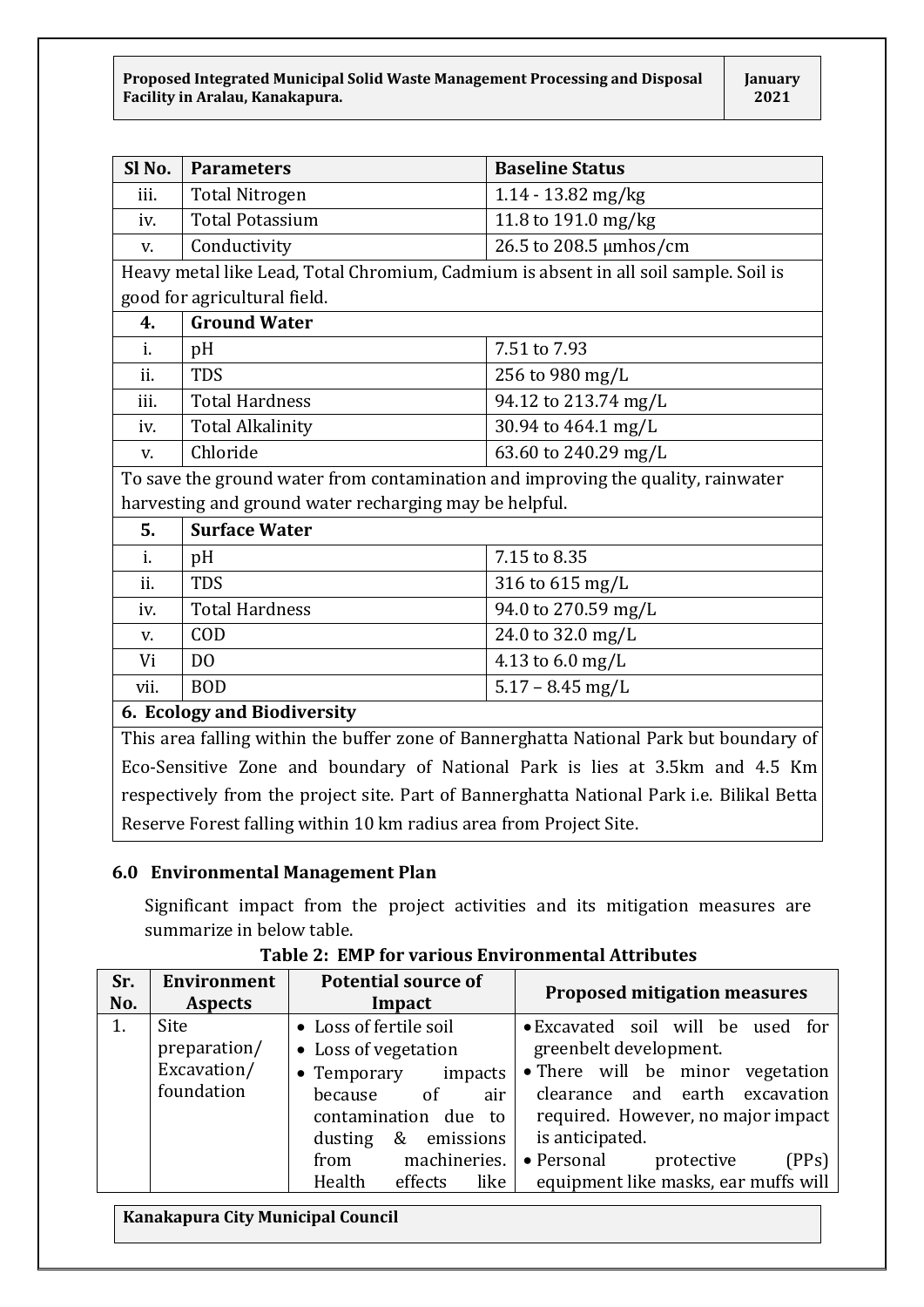| Sr. | <b>Environment</b>                                                             | <b>Potential source of</b>                                                                                                                                                                                                                                                                                                                                                                                                                                                                                                         | <b>Proposed mitigation measures</b>                                                                                                                                                                                                              |
|-----|--------------------------------------------------------------------------------|------------------------------------------------------------------------------------------------------------------------------------------------------------------------------------------------------------------------------------------------------------------------------------------------------------------------------------------------------------------------------------------------------------------------------------------------------------------------------------------------------------------------------------|--------------------------------------------------------------------------------------------------------------------------------------------------------------------------------------------------------------------------------------------------|
| No. | <b>Aspects</b>                                                                 | Impact                                                                                                                                                                                                                                                                                                                                                                                                                                                                                                                             |                                                                                                                                                                                                                                                  |
|     |                                                                                | allergic<br>sickness,<br>breathing problems etc.,<br>due to dust emission.<br>Noise generation due to<br>٠<br>excavation machineries<br>created<br>hearing<br>problems                                                                                                                                                                                                                                                                                                                                                             | be provided to worker.<br>$\bullet$ All<br>construction<br>machineries/equipment's<br>and<br>vehicles will be turned off, when not<br>in use.                                                                                                    |
| 2.  | Transportation<br>of construction<br>material,<br>equipment and<br>machineries | • Air emissions created<br>health<br>occupational<br>hazards like<br>allergic<br>breathing<br>sickness,<br>problems etc.<br>Noise generation                                                                                                                                                                                                                                                                                                                                                                                       | · During the transportation of dusty<br>materials, loaded trucks will be<br>covered to avoid PM dispersion level<br>in air.<br>• Regular spraying of water for dust<br>suppression.<br>· Electrically operated machineries<br>shall be preferred |
| 3.  | Handling<br>of<br>material<br>/loading<br>and<br>unloading<br>of<br>material   | · Health effect on labor<br>due to<br>dust emission<br>handling<br>of<br>while<br>construction material.<br>• Occupational<br>health<br>issues due to frequent<br>exposure<br>of<br>dust,<br>chemicals etc.                                                                                                                                                                                                                                                                                                                        | Personal protective (PPs) equipment<br>like masks, ear muffs will be provided<br>to worker.                                                                                                                                                      |
| 4.  | • Civil work                                                                   | • Disposal of construction<br>waste on land changes<br>the soil physical and<br>chemical properties.<br>$\bullet$ During<br>construction,<br>occupational<br>health<br>hazards due to frequent<br>exposure of dust. Labor<br>suffer<br>from<br>may<br>respiratory and allergic<br>disease.<br>· Air pollution due to<br>emission of dust.<br>• Noise pollution due to<br>machineries<br>and<br>equipment.<br>Frequent<br>$\sigma$<br>high<br>exposure<br>decibel noise<br>causes<br>hearing problems<br>in<br>construction labors. | • Construction waste dispose will be<br>done safely in accordance with<br>statutory norms.<br>• Personal<br>protective<br>(PPs)<br>equipment like masks, ear muffs<br>will be provided to worker to avoid<br>the heath effect.                   |
|     | <b>Operational phase</b>                                                       |                                                                                                                                                                                                                                                                                                                                                                                                                                                                                                                                    |                                                                                                                                                                                                                                                  |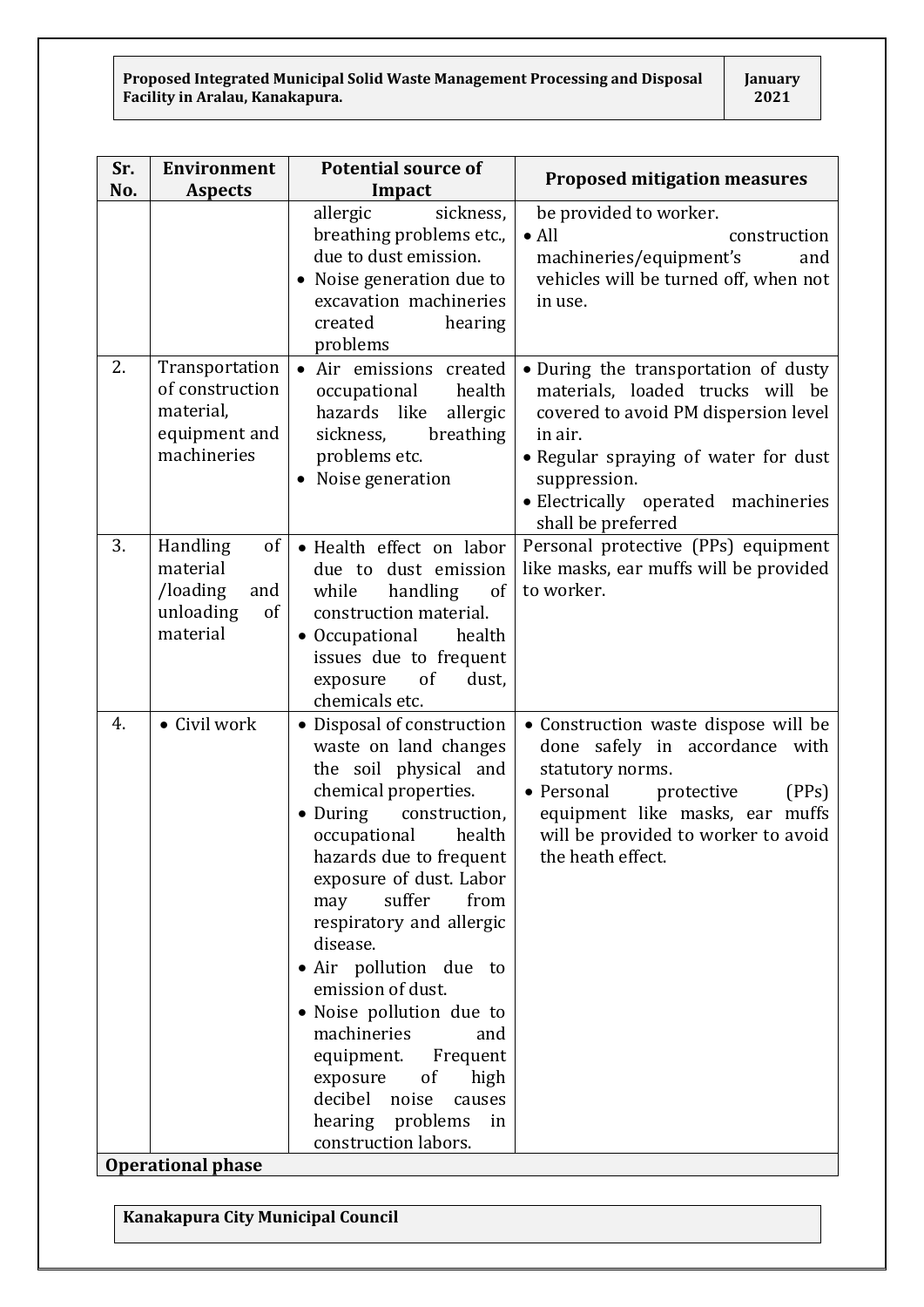| Sr.<br>No. | <b>Environment</b><br><b>Aspects</b> | <b>Potential source of</b><br>Impact                                                                                                                                                                  | <b>Proposed mitigation measures</b>                                                                                                                                                                                                                                                                                                                                                                                                                                                                                                                                                                                                                                                                      |
|------------|--------------------------------------|-------------------------------------------------------------------------------------------------------------------------------------------------------------------------------------------------------|----------------------------------------------------------------------------------------------------------------------------------------------------------------------------------------------------------------------------------------------------------------------------------------------------------------------------------------------------------------------------------------------------------------------------------------------------------------------------------------------------------------------------------------------------------------------------------------------------------------------------------------------------------------------------------------------------------|
| 5.         | Air<br>Environment                   | Dust emissions, vehicular<br>movement, Waste<br>transportation and<br>handling                                                                                                                        | Internal roads will be concreted/<br>reduce<br>asphalted<br>dust<br>to<br>emissions.<br>Stack height for DG sets will be<br>maintained as per CPCB norms.<br>All the trucks bringing waste to<br>the site will be covered from top<br>throughout their transportation<br>route.<br>Adequate moisture, oxygen and C:<br>N ratio will be maintained during<br>the operations as per standard<br>procedures to minimize the odor<br>and<br>maintain<br>adequate<br>to<br>temperature in compost plant<br>PUC of the vehicles shall<br>be<br>checked periodically<br>Periodical<br>maintenance<br><sub>of</sub><br>vehicles<br>If required spraying of water on<br>the road to suppress the dust<br>emission |
| 6.         | <b>Odor</b>                          | Ammonia, Methane, CO2<br>and hydrogen sulfide gas<br>may get generated during<br>composting. Exposure to<br>ammonia<br>vapors<br>may<br>occur, especially during<br>windrow<br>turning<br>operations. | Proper dense green cover will be<br>developed in the surrounding of<br>each facility<br>It will be ensured that material is<br>turned or aerated often enough to<br>maintain aerobic conditions.<br>Proper ventilation<br>ducts<br>and<br>exhaust fans will also be installed<br>in MSW management facility                                                                                                                                                                                                                                                                                                                                                                                              |
| 7.         | Water<br>Environment                 | Discharge of waste water                                                                                                                                                                              | The toilets at the facility will be<br>$\bullet$<br>provided with STP arrangement<br>and no sewage will be disposed<br>outside the facility.<br>Leachate will be conveyed into a<br>leachate collection.<br>Recycling of leachate will be<br>carried out to minimize fresh<br>water requirement<br>N <sub>o</sub><br>waste<br>will<br>be<br>water<br>discharged from the proposed<br>project there will be no impact is<br>envisaged<br>surface<br>on<br>water                                                                                                                                                                                                                                           |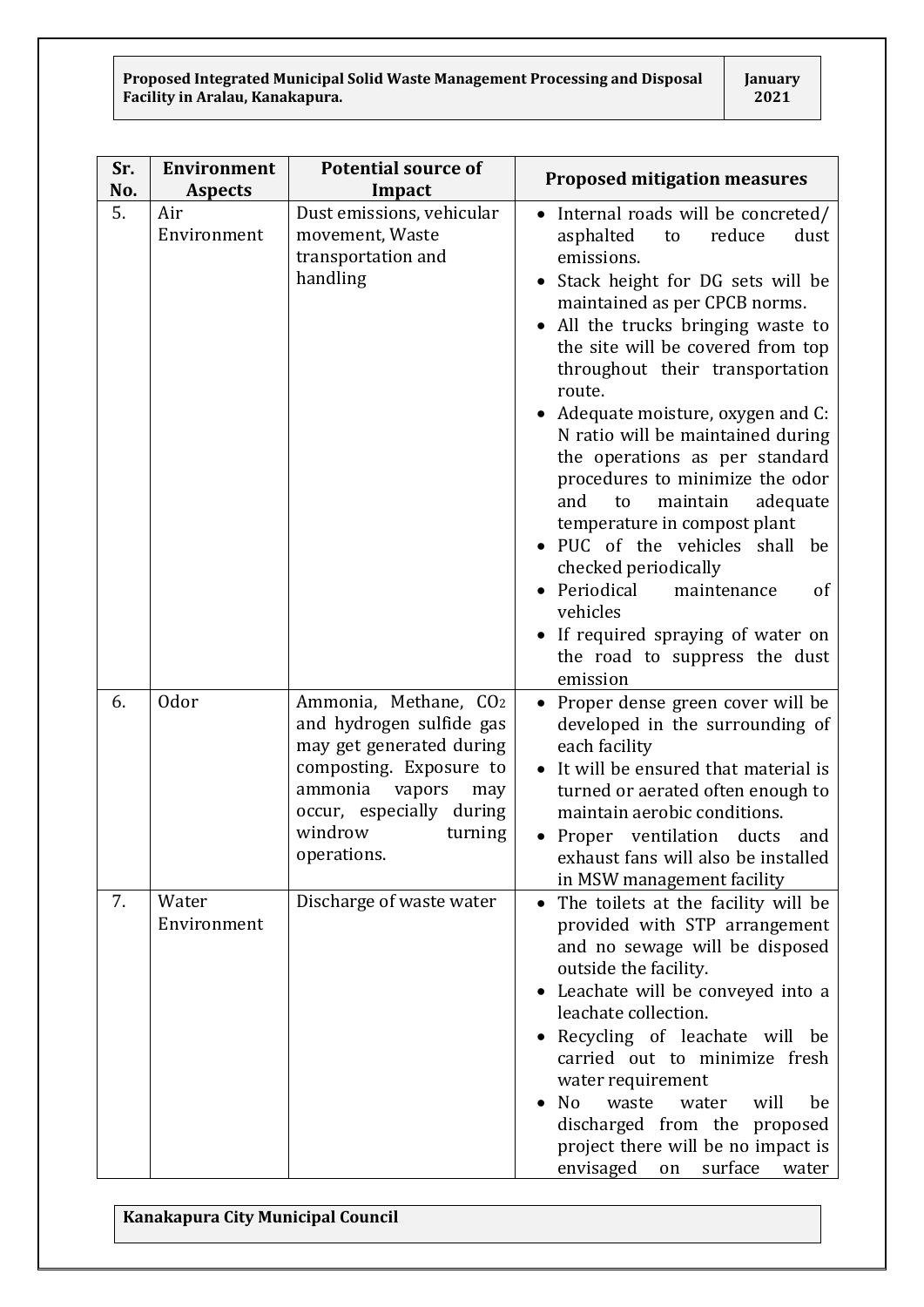| Sr.<br>No. | <b>Environment</b><br><b>Aspects</b>    | <b>Potential source of</b><br>Impact                                                       | <b>Proposed mitigation measures</b>                                                                                                                                                                                                                                                                                                                                                                                                                                                                                                                                                     |
|------------|-----------------------------------------|--------------------------------------------------------------------------------------------|-----------------------------------------------------------------------------------------------------------------------------------------------------------------------------------------------------------------------------------------------------------------------------------------------------------------------------------------------------------------------------------------------------------------------------------------------------------------------------------------------------------------------------------------------------------------------------------------|
|            |                                         |                                                                                            | bodies of the study area.                                                                                                                                                                                                                                                                                                                                                                                                                                                                                                                                                               |
| 8.         | Land                                    | Land use                                                                                   | Currently, land does not have any<br>agricultural uses<br>It is open land and without any human<br>settlement                                                                                                                                                                                                                                                                                                                                                                                                                                                                           |
| 9.         | Soil                                    | Disposal of waste on the<br>land                                                           | Spill over<br>garbage<br>and<br>waste<br>will be<br>done<br>containment<br>in<br>$\alpha$<br>designated restricted area within the<br>site.<br>Proper concreting with standard<br>design of compost pad<br>Waste oil from pumps and machinery<br>collected<br>will<br>be<br>and<br>stored,<br>waste/used oil will be disposed of<br>through recyclers/re-processors.                                                                                                                                                                                                                    |
| 10.        | Noise                                   | During Operation                                                                           | Acoustic enclosure will be provided.<br>Sound from the machineries or from<br>other operation shall be restricted<br>within plant boundary                                                                                                                                                                                                                                                                                                                                                                                                                                              |
| 11.        | Ecology                                 | Release of pollutant in<br>environment and loss of<br>vegetation<br>during<br>construction | No vegetation clearance is required<br>One National park is presented in<br>of the study<br>buffer<br>zone<br>area.<br>Conservation plan has been provided<br>for the same.<br>There is no any discharge from the<br>project activities. Hence, no<br>any<br>impact on the biological environment<br>has been found any alteration or<br>destruction<br>biological<br>the<br>to<br>environment.<br>Green cover will be developed and<br>maintained, which will provide more<br>smaller<br>habitats<br>birds<br>and<br>to<br>mammals. Native plant and tree<br>species will be selected. |
| 12.        | Socioeconomic                           | Influx<br>of<br>people,<br>settlement                                                      | Over all positive impact is envisaged.<br>The direct and indirect economic<br>benefits in form of employment,<br>development<br>of<br>ancillaries,<br>and<br>establishment of service facilities.                                                                                                                                                                                                                                                                                                                                                                                       |
| 13.        | Occupational<br>Health<br>and<br>safety | Exposure to the physical<br>hazards, biological hazard                                     | All<br>safety measures<br>and<br>safety<br>equipment's will be in place.<br>PPEs will be provided to workers and<br>associated staff.                                                                                                                                                                                                                                                                                                                                                                                                                                                   |